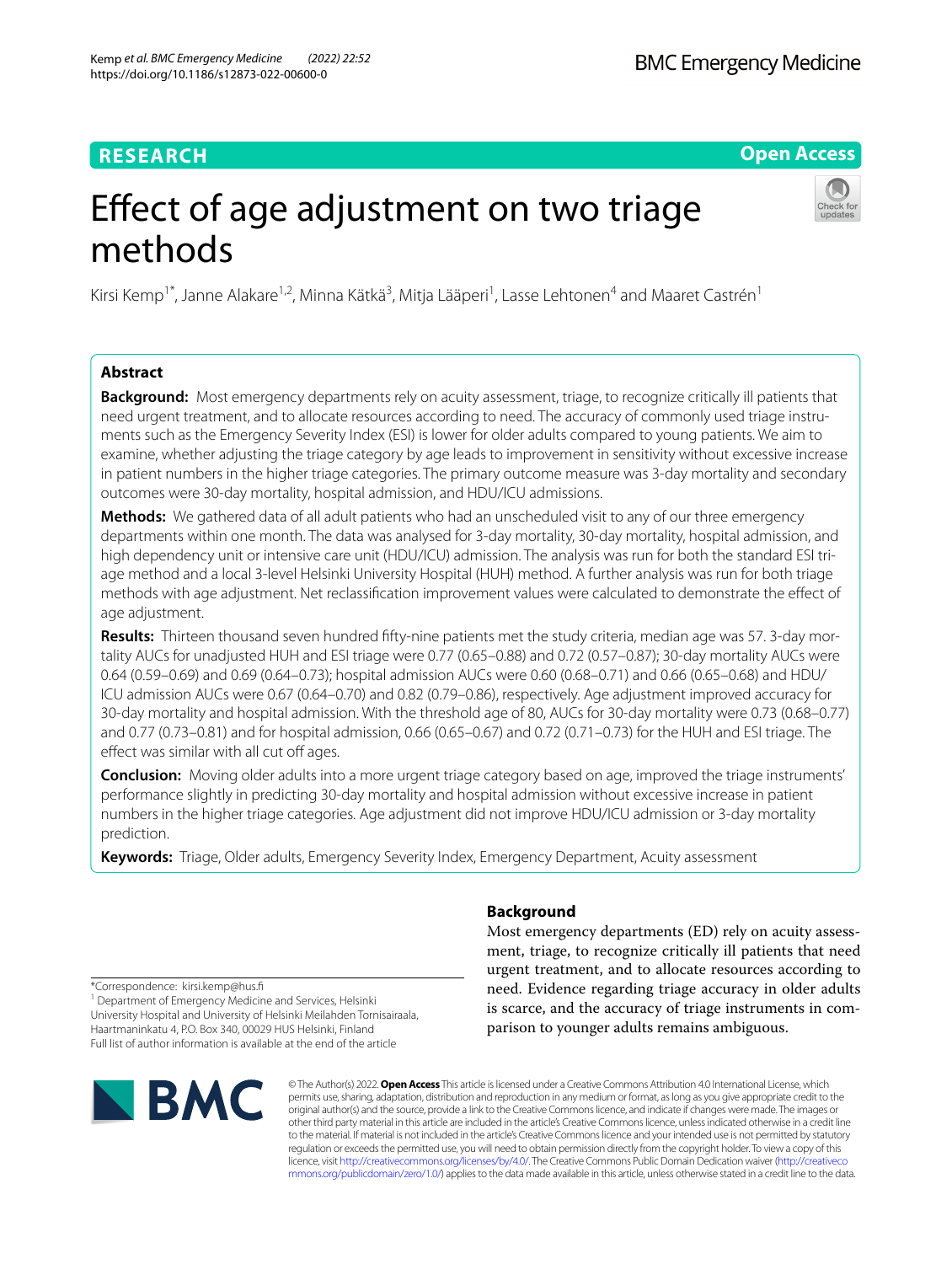The emergency severity index (ESI) is a 5-level triage tool, where patients in the most urgent category 1 need immediate life-saving intervention and those in category 5 are estimated not to require any ED resources [\[1](#page-5-0)]. A previous study showed that the emergency severity index (ESI) identifed less than half of older adults who were in a need of life-saving procedures [\[2](#page-5-1)]. Another recent study suggested that age was an independent predictor of ED outcomes, regardless of presenting complaint and ESI triage level [\[3](#page-5-2)]. However, two other studies found ESI to be valid for older adults [\[4](#page-5-3), [5\]](#page-5-4), albeit at risk of being undertriaged. One study found the Manchester Triage Scale (MTS) to appear inferior in triaging older adults [\[6](#page-5-5)] and another reported increased mortality for older adults independent of triage level with the Rapid Emergency Triage and Treatment System – Adult (RETTS-A) triage [[7\]](#page-5-6). A single study reported validity with the Canadian Triage Acuity Scale (CTAS) for older adults [\[8](#page-5-7)]. A recent systematic review listed 18 studies regarding three-level triage systems in adults, none of which reported on older adult triage [[9\]](#page-5-8).

In this study, we aim to examine whether adjusting the triage category by age leads to improved sensitivity without excessively increasing patient numbers in the higher triage categories with two separate triage instruments. The primary outcome is 3-day mortality and secondary outcomes are 30-day mortality, hospital admission, and high dependency or intensive care unit (HDU/ICU) admissions.

## **Methods**

This was a retrospective observational cohort study. We obtained permission for the study from the ethical board of the University of Helsinki (HUS/2678/2017), the Helsinki University Hospital (HUS/280/2019), and Tampere University Hospital (RI8602). We used the STROBE checklist to reduce the risk of bias (Additional fle [1](#page-4-0): Appendix 1). The data were collected from electronic health care records from Tampere University Hospital (TAYS) and Helsinki University Hospital (HUH). The HUH uses a local 3-level triage method (Additional fle [1](#page-4-0): Appendix 2), and the TAYS uses the ESI.

## **Data collection**

We gathered data of all adult patients (18 years and over) who visited three emergency departments between the 1<sup>st</sup> and the 28<sup>th</sup> of February 2018. Excluded were all paediatric patients, patients who were dead on arrival, patients who had a scheduled fracture clinic appointment, and patients who were not seen by an ED physician.

For each visit, we recorded the following data: date of birth, gender, time and date of arrival and departure, date of death if within 30 days of the visit, triage category, and hospital and HDU/ICU admissions.

## **Analysis**

The data were analysed with the IBM Statistical Package for the Social Sciences software (version 25). We used the area under receiving operating characteristic (AUROC) analysis for our outcomes: 3-day mortality, 30-day mortality, hospital admission, and HDU/ICU admission. The outcomes were chosen before running the analysis. The analyses were run for both the standard ESI triage method and a local 3-level HUH method. A second analysis was then run for both triage methods with age adjustment: all patients above a certain cut-off age were moved into a more urgent triage category. The cut-off values used were 65, 70, 75, and 80 years.

Finally, we calculated the net reclassifcation improvement (NRI) values to demonstrate the efect of applying age adjustment between triage categories  $[10]$  $[10]$ . The goal of NRI is to quantify how well the new model reclassifes subjects. Patients who are correctly reclassifed are assigned a value of  $+1$ , patients who are incorrectly reclassifed are assigned a value of -1, and patients whose classification did not change are assigned a value of 0. The scoring is done separately in both event and non-event groups. The per group NRI is the difference between these values divided by the number of patients; the perfect groupwise NRI would be 1.0 i.e., 100% of the patients in the group were classified better. The overall NRI value is the sum between the groupwise NRIs and can have values between -2 and 2. We used the Bonferroni correction top-values; values below 0.05 were considered signifcant.

#### **Results**

Within the study period, there were 15 207 recorded visits to our three ED's. After excluding patients who were dead on arrival  $(n=36)$ , not seen by an ed physician (*n*=1797), or who had a scheduled appointment for the outpatient fracture clinic based in the ED  $(n=438)$ , we had 13374 who met our study criteria. Population characteristics are described in Table [1.](#page-2-0) A total of 7864 patients were seen at the two Helsinki University Hospital ED's and 5510 patients at the TAYS ED. The complete list of NRI-values for adjusted triage levels is presented in Additional fle [1](#page-4-0): Appendix 3.

#### **3‑day mortality**

Overall, 3-day mortality was low. AUCs for 3-day mortality were 0.77 (95%CI 0.65–0.88) and 0.72 (95% CI 0.57 – 0.87) for the unadjusted HUH triage and ESI, respectively (Fig. [1\)](#page-2-1). Age adjustment did not improve accuracy for either triage method (Table [2\)](#page-3-0).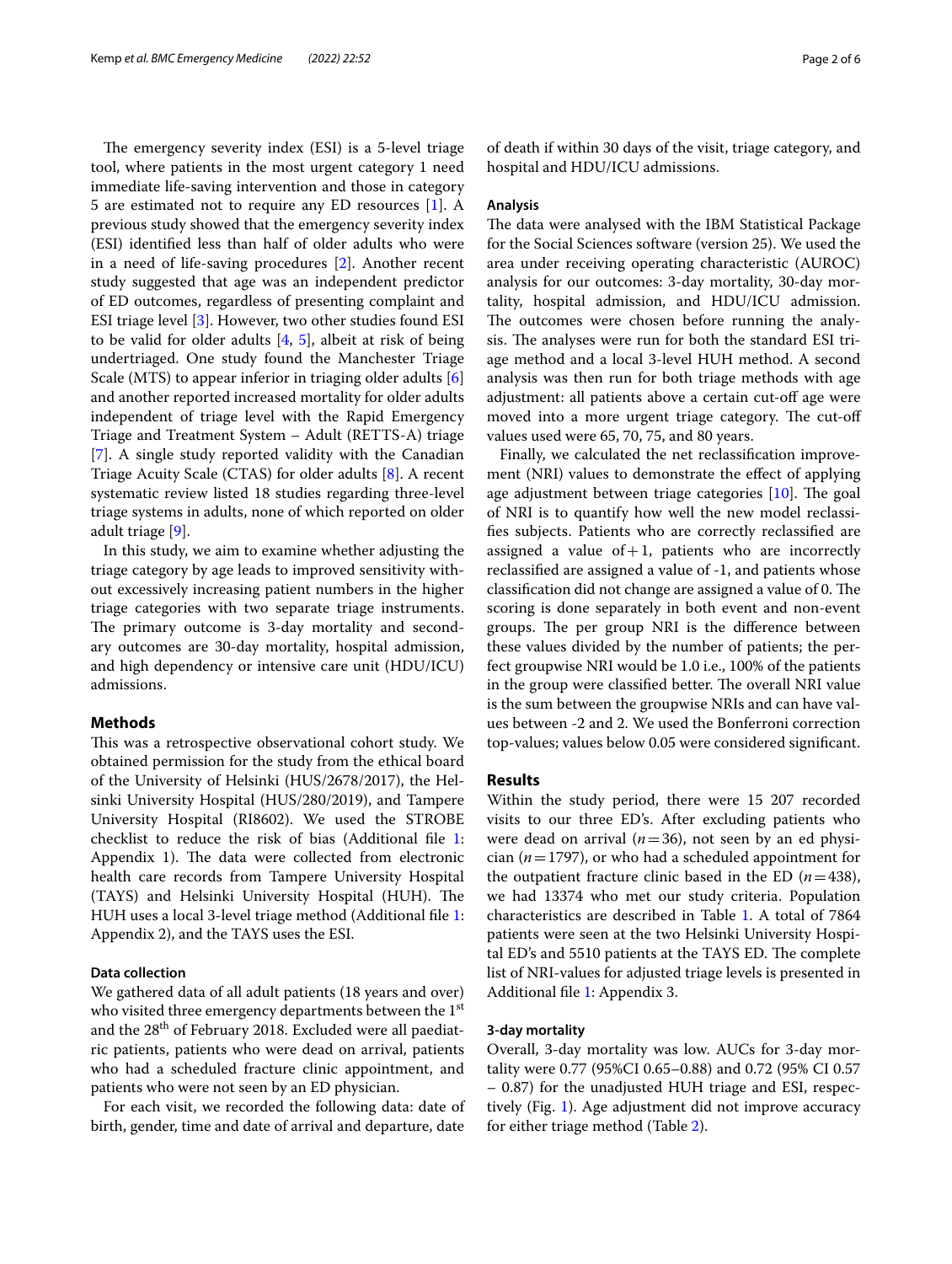# <span id="page-2-0"></span>**Table 1** Population characteristics

| n                         | 13374                      | <b>Patients triaged by ESI</b>     | 5510         |
|---------------------------|----------------------------|------------------------------------|--------------|
| Female                    | 7119 (53.2%)               |                                    | 16 (0.3%)    |
| Location                  | HUH Jorvi ED 3902 (29.2%)  | 2                                  | 541 (9.8%)   |
|                           | HUH Peijas ED 3962 (29.6%) | 3                                  | 4041 (73.3%) |
|                           | TAYS ED 5510 (41.2%)       | 4                                  | 800 (6.0%)   |
| 30-day mortality          | 300 (2.2%)                 | 5                                  | 112 (0.8%)   |
| 3-day mortality           | 40 (0.3%)                  |                                    |              |
| <b>Admissions</b>         | 4487 (33.6%) <sup>1</sup>  | Patients triaged by the HUH method | 7864         |
| <b>HDU/ICU admissions</b> | $675(5.0\%)$               | red                                | 122 (1.6%)   |
| Age                       | Mean 56 (SD 22)            | yellow                             | 1296 (16.5%) |
|                           | Median 57 (IQR 57-74)      | green                              | 6446 (82.0%) |
|                           |                            |                                    |              |

<span id="page-2-1"></span>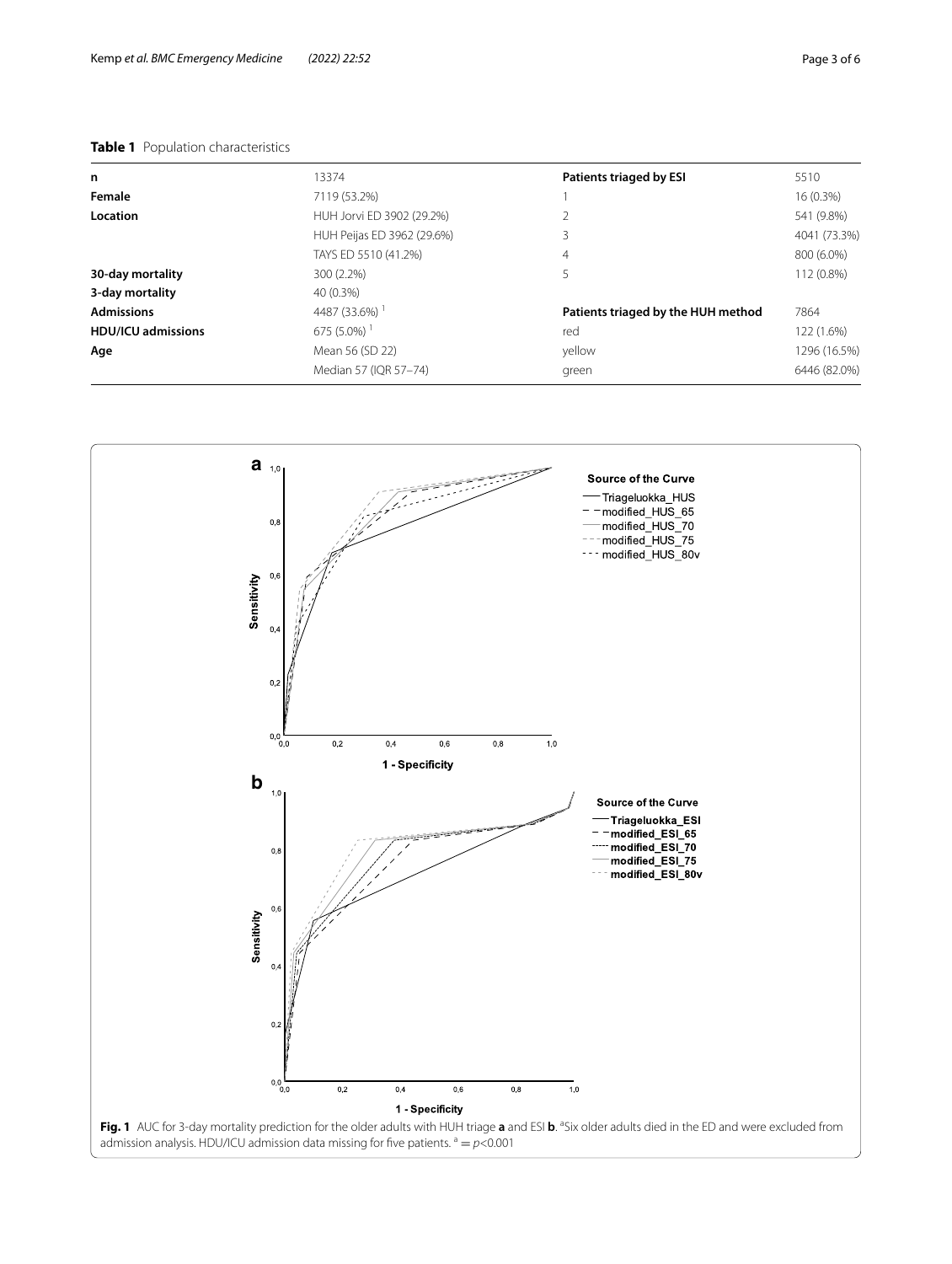<span id="page-3-0"></span>**Table 2** 3-day mortality AUCs for two triage methods with the age adjustment

| 3-level HUH triage | <b>AUC (95% CI)</b> | <b>ESI triage</b> | <b>AUC (95% CI)</b> |
|--------------------|---------------------|-------------------|---------------------|
| Unadjusted         | $0.77(0.65 - 0.88)$ | Unadjusted        | $0.72(0.57 - 0.87)$ |
| cut off 65 years   | $0.82(0.73 - 0.91)$ | cut off 65 years  | $0.75(0.61 - 0.89)$ |
| cut off 70 years   | $0.82(0.74 - 0.91)$ | cut off 70 years  | $0.77(0.63 - 0.91)$ |
| cut off 75 years   | $0.85(0.76 - 0.93)$ | cut off 75 years  | $0.79(0.65 - 0.93)$ |
| cut off 80 years   | $0.80(0.70 - 0.90)$ | cut off 80 years  | $0.81(0.67 - 0.94)$ |

With the cut-off of 80 years for ESI, 56% of the patients who died were classifed to a higher risk category while 19% of survivors were wrongly classifed to a higher category leading to an NRI of 0.37 [95%CI 0.14–0.60,  $p=0.05$ ]. No other cut-off age led to a significant improvement of the NRI for either triage method (Additional fle [1](#page-4-0): Appendix 3).

#### **30‑day mortality**

AUCs for 30-day mortality prediction was 0.64 (95%CI 0.59–0.69) and 0.68 (95% CI 0.64–0.73) for the HUH triage and ESI, respectively. Age adjustment improved the performance, there was no signifcant diference between  $cut-off$  ages (Table [3\)](#page-3-1).

With the best cut-off of 75 years for the HUH, 53% of the patients who died were classifed to a higher risk category while 21% of survivors were wrongly classifed to a higher category leading to an NRI of 0.32 [95%CI 0.24–0.40,  $p < 0.001$ . ESI performed similarly. With the 75 years cut-of, 58% of non-survivors were classifed better, and 16% of survivors were classifed wrongly to a higher category. The NRI was  $0.33$  [95%CI  $0.25-0.41$ , *p*<0.001]. All other age adjustments also lead to a statistically signifcant improvement of both the HUH triage and ESI (Additional fle [1](#page-4-0): Appendix 3).

## **Admission**

AUC for hospital admission was 0.60 (95% CI 0.58–0.61) for the unadjusted HUH method and 0.66 (95% CI 0.65– 0.68) for unadjusted ESI. Age adjustment improved the performance of both triage methods, there was no significant diference between threshold ages (Table [4\)](#page-3-2).

<span id="page-3-2"></span>**Table 4** Hospital admission AUCs for two triage methods adjusted by age

| 3-level HUH triage | AUC (95% CI)                | <b>ESI triage</b>                 | <b>AUC (95% CI)</b> |
|--------------------|-----------------------------|-----------------------------------|---------------------|
| Unadjusted         | 0.60 (0.58-0.61) Unadjusted |                                   | $0.66(0.65 - 0.68)$ |
| cut off 65 years   |                             | 0.69 (0.68-0.71) cut off 65 years | $0.74(0.73 - 0.76)$ |
| cut off 70 years   | $0.69(0.68 - 0.70)$         | cut off 70 years                  | $0.73(0.72 - 0.75)$ |
| cut off 75 years   | $0.68(0.66 - 0.70)$         | cut off 75 years                  | $0.73(0.71 - 0.74)$ |
| cut off 80 years   | $0.66(0.65 - 0.67)$         | cut off 80 years                  | $0.72(0.71 - 0.73)$ |

With the best cut-of of 65 years for the HUH, 59% of admitted patients were classifed to a higher risk category while 21% of discharged patients were wrongly classifed to a higher category leading to an NRI of 0.27 [95%CI  $0.25 - 0.29$ ,  $p < 0.001$ ].

ESI performed similarly. With the cut-off at 65 years, 62% of admitted patients were classifed better, and 30% of discharged patients were classifed wrongly to a higher category. The NRI was 0.32 [95%CI 0.29–0.34,  $p < 0.001$ ]. All other age adjustments also lead to a smaller, but signifcant improvement of both the HUH triage and ESI (Additional fle [1](#page-4-0): Appendix 3).

#### **HDU/ICU admission**

AUCs for unadjusted HUH and ESI were 0.67 (95% CI 0.64–0.70) and 0.82 (95% CI 0.79–0.86), respectively. Age adjustment did not improve the performance for either method (Table [5;](#page-4-1) Additional file [1:](#page-4-0) Appendix 3).

## **Strengths and limitations**

Our study included patients from several EDs, and the number of included patients was relatively large, which gives some weight to our fndings. A large portion of our patients was triaged by an informal 3-level triage method, which limits the applicability of the results. The triage methods were analysed separately and the improvement in accuracy was at least as good in ESI than in the 3-level system.

Previous studies regarding triage for older adults have reported variable measures from ED mortality to oneyear mortality. Studies concerning the general adult population, with a larger number of participants, have

<span id="page-3-1"></span>**Table 3** 30-day mortality AUCs for two triage methods adjusted by age

| 3-level HUH triage | <b>AUC (95% CI)</b> | <b>Emergency Severity Index</b> | <b>AUC (95% CI)</b> |
|--------------------|---------------------|---------------------------------|---------------------|
| Unadjusted         | $0.64(0.56 - 0.69)$ | Unadjusted                      | $0.68(0.64 - 0.73)$ |
| cut off 65 years   | $0.76(0.72 - 0.80)$ | cut off 65 years                | $0.77(0.74 - 0.81)$ |
| cut off 70 years   | $0.75(0.71 - 0.79)$ | cut off 70 years                | $0.77(0.73 - 0.81)$ |
| cut off 75 years   | $0.76(0.72 - 0.80)$ | cut off 75 years                | $0.77(0.73 - 0.81)$ |
| cut off 80 years   | $0.73(0.68 - 0.77)$ | cut off 80 years                | $0.77(0.73 - 0.81)$ |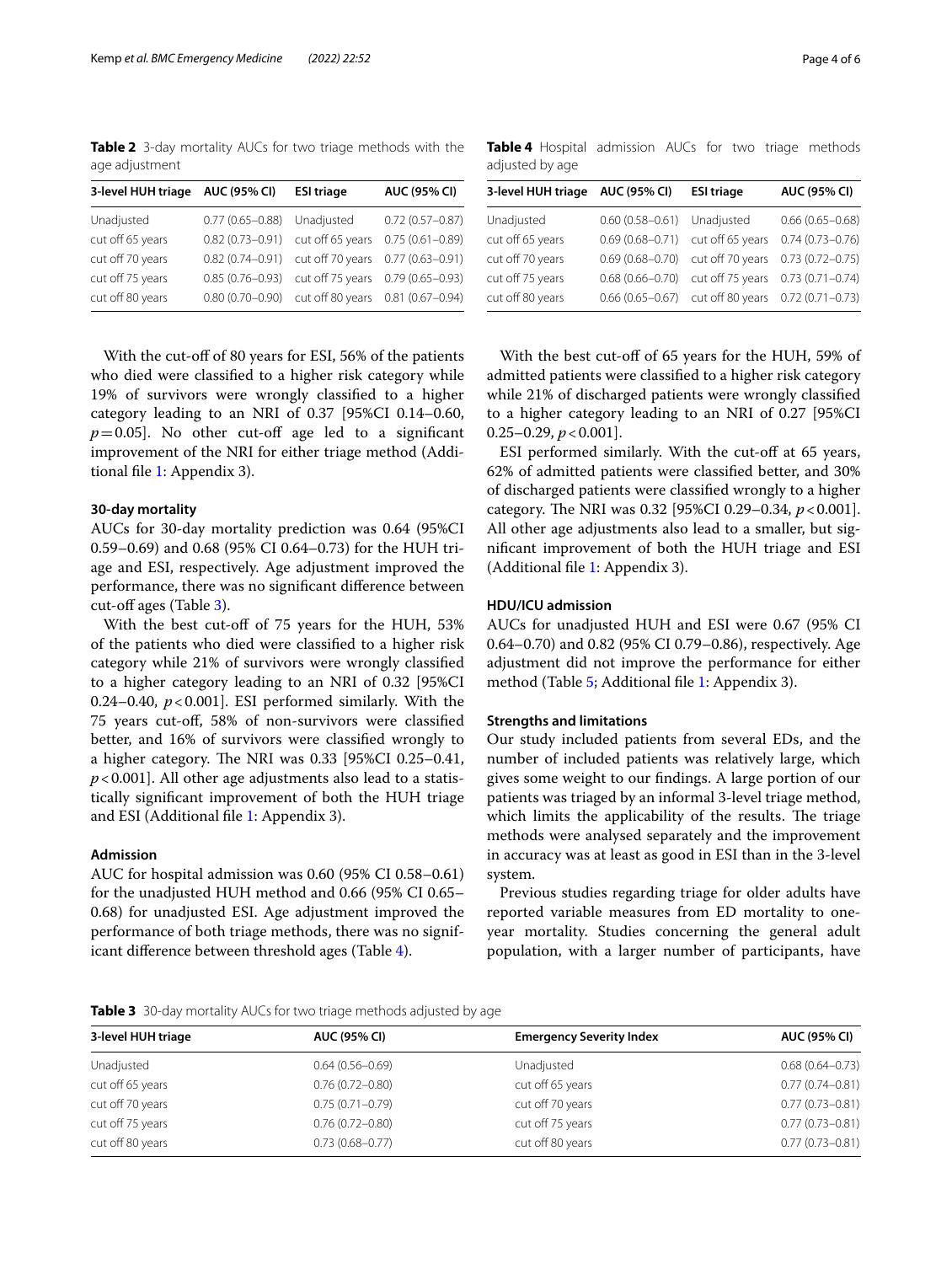<span id="page-4-1"></span>**Table 5** HDU/ICU admission AUCS for two triage methods, with the age adjustment

| 3-level HUH triage | <b>AUC (95% CI)</b> | <b>ESI triage</b> | AUC (95% CI)        |
|--------------------|---------------------|-------------------|---------------------|
| Unadjusted         | $0.67(0.64 - 0.70)$ | Unadjusted        | $0.82(0.79 - 0.86)$ |
| cut off 65 years   | $0.70(0.67 - 0.72)$ | cut off 65 years  | $0.78(0.74 - 0.81)$ |
| cut off 70 years   | $0.69(0.66 - 0.72)$ | cut off 70 years  | $0.76(0.73 - 0.80)$ |
| cut off 75 years   | $0.68(0.65 - 0.71)$ | cut off 75 years  | $0.76(0.73 - 0.80)$ |
| cut off 80 years   | $0.68(0.65 - 0.71)$ | cut off 80 years  | $0.78(0.74 - 0.81)$ |

commonly reported ED- or in-hospital mortality [\[9](#page-5-8)]. As the 3-day mortality in our study was low, a longer study period might be required in future studies to gain stronger data regarding short-term (ED, in-hospital, or 3-day) mortality.

Limitations of the study included retrospective data collection. Some bias related to seasonal variations is possible due to the limited study period. However, a fxed continuous time period was chosen to limit the risk of selection bias. We suggest that any further studies on the topic could address the impact of seasonal variation. Regarding our data, we have had to rely on data previously collected by other staf, occasionally leading to missing data. However, the data available from the EHR's are reliable and conclusive. Finally, we applied the STROBE checklist to our study to reduce the risk of bias.

# **Discussion**

According to our results, adjusting triage categories by age did not improve 3-day mortality prediction. Age adjustment improved accuracy for 30-day mortality and hospital admission, which were the outcomes where the original methods were weakest. These findings reflect the results of Ginsburg et al. [\[3](#page-5-2)], who found that age was an independent predictor for these outcomes. Our results showed a slight decrease in HDU/ICU admission prediction with age adjustment, however, accuracy remained adequate.

The improvements were similar within the cut-off age intervals. The outcomes for which the age adjustment improved both triage tools i.e., hospital admission and 30-day mortality, were similarly improved by each cutoff age. A previous study suggested that the accuracy of an early warning score improved when combined with age for patients over 80 years. According to our results, a threshold age of 80 was equal to the other tested age limits, and since choosing a high cut-of age would mean a smaller rate of over triage, we suggest that further studies would consider the same age threshold.

Implementing an age-adjusted triage tool in practice would be fairly straightforward. The triage process could be run as-is, and once completed, the triage nurse would check the patient's age and increase the urgency by one, if over the threshold age. In practice, implementing an age-adjusted triage scale would mean an increased number of older adults in the more urgent triage categories. While this would be an improvement for the older ED patients, it might increase waiting times for patients under the threshold age. Younger patients in the more urgent triage categories would remain urgent, however, and undertriage in the nonelderly patients is less common. Non-elderly patients are also less prone to negative outcomes associated with longer waiting times. Thus, we argue that the negative efect on the younger ED patients would be smaller than the positive efect on the older adults. A prospective implementation study would answer how age adjustment would change the ED flow in general and for each age group.

#### **Conclusion**

Moving older adults into a more urgent triage category based on age, improved the triage instruments' performance slightly in predicting 30-day mortality and hospital admission without excessive increase in patient numbers in the higher triage categories. Age adjustment did not improve HDU/ICU admission prediction or 3-day mortality prediction. The optimal age threshold remains unclear.

#### **Abbreviations**

AUROC: Area under the receiver operating characteristics; CTAS: Canadian Triage Acuity Scale; ED: Emergency department; ESI: Emergency severity index; HDU: High dependency unit; HUH: Helsinki University Hospital; ICU: Intensive care unit; MTS: Manchester Triage Scale; RETTS-A: Rapid Emergency Triage and Treatment System – Adult; ROC: Receiver operating characteristics; STROBE: Strengthening the reporting of observational studies in epidemiology; TAYS: Tampere University Hospital.

#### **Supplementary Information**

The online version contains supplementary material available at [https://doi.](https://doi.org/10.1186/s12873-022-00600-0) [org/10.1186/s12873-022-00600-0](https://doi.org/10.1186/s12873-022-00600-0).

<span id="page-4-0"></span>**Additional fle 1: Appendix 1:** STROBE checklist. **Appendix 2:** Our 3-level triage tool (abbreviated and translated from original Finnish version). **Appendix 3:** NRI values for retriaged patients.

#### **Acknowledgements**

Steve Kemp (language editing), Sami Mustajoki (acquisition of the data)

#### **Authors' contributions**

Study concept and design (KK, JA, MK, ML, LL, MC), acquisition of the data (KK, MK), analysis and interpretation of the data (KK, JA, ML), drafting of the manuscript (KK, JA), critical revision of the manuscript for important intellectual content (KK, JA, MK, ML, LL, MC), statistical expertise (KK, JA, ML) and acquisition of funding (LL, MC). All authors read and approved the fnal manuscript.

#### **Funding**

This study was funded by Helsinki University and the Department of Emergency Medicine and Services, Helsinki University Hospital (salaries for JA and KK, open access fee, data collection and data scientist fees). Authors JA and KK